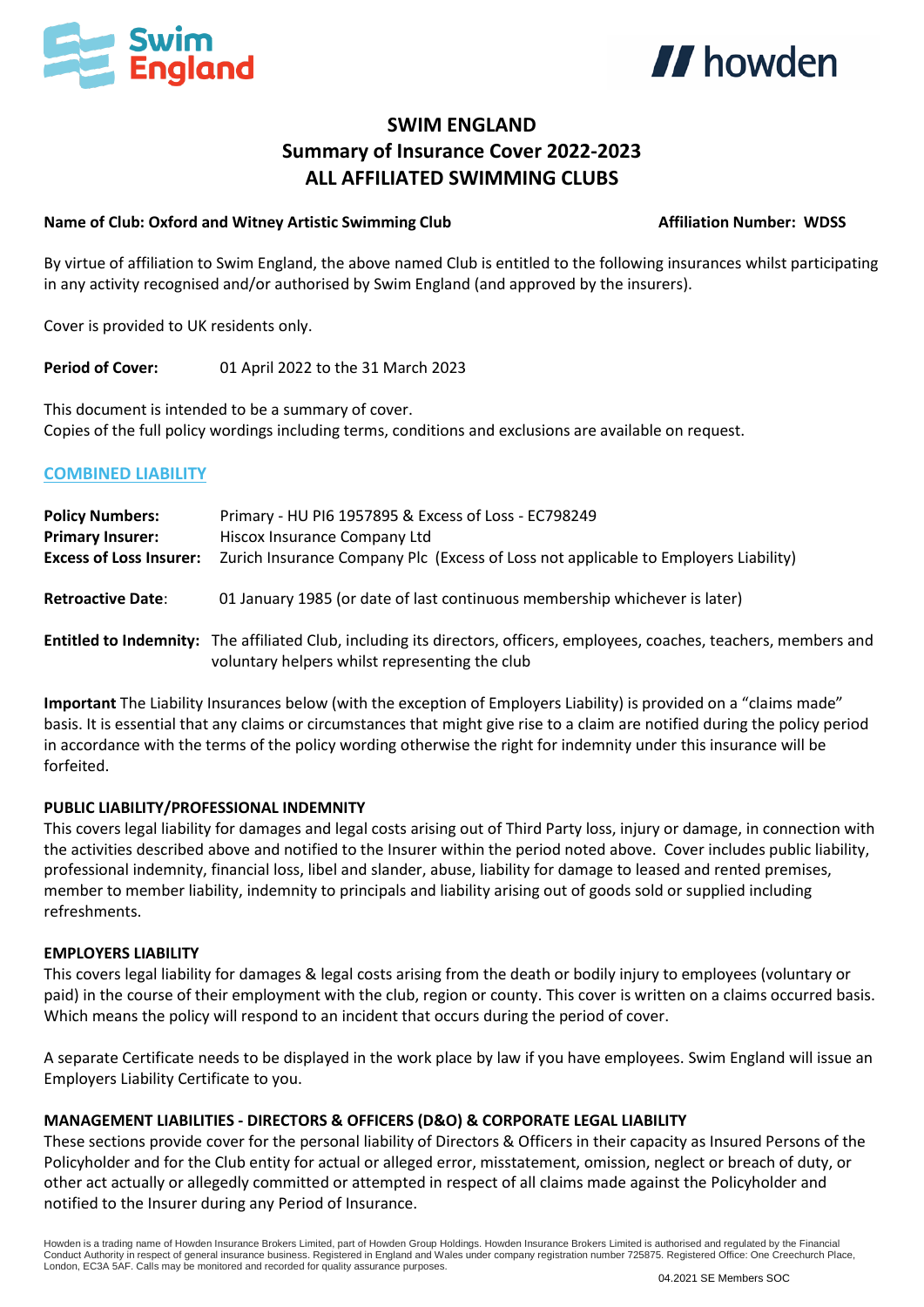#### **LIMITS OF INDEMNITY**

| Public Liability                                         | £20 million | any one claim                                       |
|----------------------------------------------------------|-------------|-----------------------------------------------------|
| <b>Products Liability</b>                                | £20 million | any one period (costs inclusive)                    |
| Abuse Extension                                          | £20 million | any one period (costs inclusive)                    |
| Professional Indemnity                                   | £20 million | any one claim                                       |
| Management Liability<br>Directors & Officers (D&O)       | £20 million | any one period (costs inclusive)                    |
| <b>Management Liability</b><br>Corporate Legal Liability | £20 million | any one period (costs inclusive)                    |
| <b>Employers Liability</b>                               | £10 million | any one claim (Terrorism £5 million any one period) |

Inner Limits apply e.g. Pollution £100,000 under Public Liability & Corporate Legal Liability. Claims arising from Communicable Disease- limited to the Primary Policy limit £10,000,000.

The Zurich Excess of Loss policy does not follow any inner limits in the Hiscox Primary policy wording. Please refer to the policy wordings for full details.

Restricted cover applies in respect of legal actions brought in a court of Law within the USA or Canada

### **Principal Exclusions**

Liability arising out of:

- Criminal Acts
- The ownership, possession or use of any mechanically propelled vehicle, aircraft, hovercraft or water-borne craft
- Product Guarantee or recall, repair or replacement
- In connection with damage to any data
- Medical malpractice
- Damage to own property
- Abuse in respect of the individual accused or alleged to have committed abuse or have permitted abuse
- Cyber Incidents or Attack
- Incidents prior to the retroactive date
- Incidents / claims known to you but not reported to Insurers.

### **Excess:** £2,500 each & every claim in respect of Corporate Legal Liability

### **PERSONAL ACCIDENT**

| <b>Policy Number:</b>   | PA00021224                                            |
|-------------------------|-------------------------------------------------------|
| Insurer:                | Royal & Sun Alliance Insurance plc                    |
| <b>Insured Persons:</b> | All bona fide members of the club resident in Britain |

#### **Cover**

Injury arising out of swimming and aquatic sports including dry-side training recognised and or authorised by Swim England in which the Insured Person is participating

|   | <b>BENEFIT DESCRIPTION</b>                                                   | <b>BENEFIT</b><br><b>AMOUNT</b> | <b>Scale of Benefits</b>                                                                                          |
|---|------------------------------------------------------------------------------|---------------------------------|-------------------------------------------------------------------------------------------------------------------|
| 1 | Death                                                                        | £5,000                          | <b>Permanent Partial Disablement</b>                                                                              |
| 2 | Loss of two or more limbs or eyes or<br>one of each                          | £30,000                         | The percentage shown below shall be applied to<br>the Limit per Person under Benefit 3                            |
| 3 | Loss of one limb or one eye                                                  | £30,000                         |                                                                                                                   |
|   | Permanent & total loss of speech                                             | £30,000                         | Loss by permanent physical severance or<br>permanent and total loss of use of                                     |
|   | Permanent & total loss of hearing<br>In both ears<br>i)<br>ii)<br>In one ear | £30,000<br>£7,500               | one big toe<br>15%<br>any other toe<br>6%<br>one thumb<br>30%<br>one forefinger<br>20%<br>any other finger<br>10% |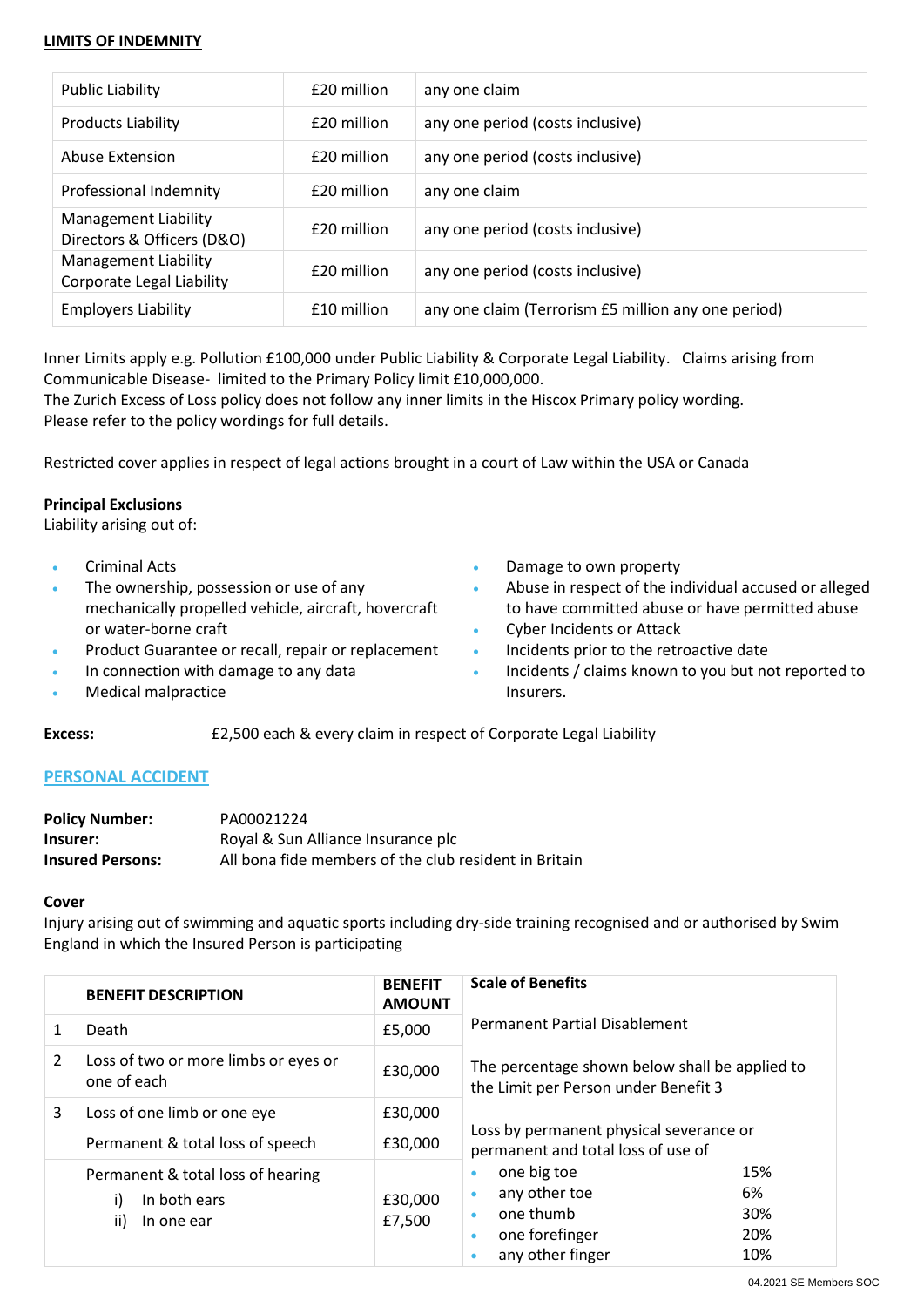| 4 | Permanent Total Disablement from<br>gainful employment for which the<br>Insured is fitted by way of training<br>education or experience | £30,000 | Permanent total loss of use of<br>shoulder or elbow<br>wrist hip knee or ankle<br>a foot below the level of the ankle<br>$\bullet$                                                                                                                                                                                                                                                                 | 25%<br>22%        |
|---|-----------------------------------------------------------------------------------------------------------------------------------------|---------|----------------------------------------------------------------------------------------------------------------------------------------------------------------------------------------------------------------------------------------------------------------------------------------------------------------------------------------------------------------------------------------------------|-------------------|
|   |                                                                                                                                         |         | (talo-tibial joint)<br>the back or spine below the neck<br>$\bullet$<br>with no damage to the spinal cord 40%<br>the neck or cervical spine with no<br>$\bullet$<br>damage to the spinal cord<br>Removal by surgical operation of<br>lower jaw                                                                                                                                                     | 50%<br>30%<br>30% |
|   |                                                                                                                                         |         | For forms of permanent disablement not specified<br>the degree of disability will be assessed by<br>comparison with the percentages shown in the<br>scale without taking into account the Insured<br>Person's occupation The appropriate percentage<br>shall be applied to the amount for Benefit 3<br>shown in the Schedule or to the Limit per Person<br>under Benefit 3 whichever is the lesser |                   |

In respect of members aged 70 to 85 years of age benefits 1, 2 and 3 only apply.

Cover applies until the expiry of the Period of Insurance in which the Insured Person attains the age of 85 years.

## **Special Extensions**

| <b>Accidental Medical Expenses</b>                                                                                                   | Up to £2,500 any one Insured Person                                                                                                                          |  |  |
|--------------------------------------------------------------------------------------------------------------------------------------|--------------------------------------------------------------------------------------------------------------------------------------------------------------|--|--|
| <b>Bereavement Counselling</b>                                                                                                       | Up to £250 per week to a maximum of £5,000                                                                                                                   |  |  |
| Coma Benefit                                                                                                                         | £50 per full 24 hours up to a maximum of 104 weeks any one<br><b>Insured Person</b>                                                                          |  |  |
| Convalescence                                                                                                                        | £200 per Insured Person reduced to £100 if Insured Person is<br>aged 70 years of age and over                                                                |  |  |
| Counselling                                                                                                                          | Up to £250 per week up to a maximum £5,000 any one Insured<br>Person                                                                                         |  |  |
| <b>Dental Expenses</b>                                                                                                               | Up to £250 any one Insured Person for any one Accident<br>reduced by 50% for those aged 70 years of age and over.<br>Subject to £50 excess each & every loss |  |  |
| Dependents benefit                                                                                                                   | Additional 5% per Child up to a maximum 25% of Benefit 1<br>subject to a minimum £5,000                                                                      |  |  |
| <b>Funeral Expenses</b>                                                                                                              | Up to a maximum £5,000 any one Insured Person                                                                                                                |  |  |
| Hospitalisation                                                                                                                      | £50 per full 24 hours up to a maximum of 104 weeks any one<br><b>Insured Person</b>                                                                          |  |  |
| Paralysis<br>A total loss of use of all four limbs bladder<br>and rectum<br>total loss of use of two legs bladder and<br>B<br>rectum | £30,000<br>£15,000                                                                                                                                           |  |  |

| Maximum Incident Limit is £25 million subject to the following inner limits: |            |                                                                        |            |
|------------------------------------------------------------------------------|------------|------------------------------------------------------------------------|------------|
| <b>Multi-engined Aircraft</b>                                                | £1 million | Any other aircraft                                                     | £250.000   |
| War                                                                          | £5 million | Terrorism other than by Nuclear Chemical or<br><b>Biological Cause</b> | £5 million |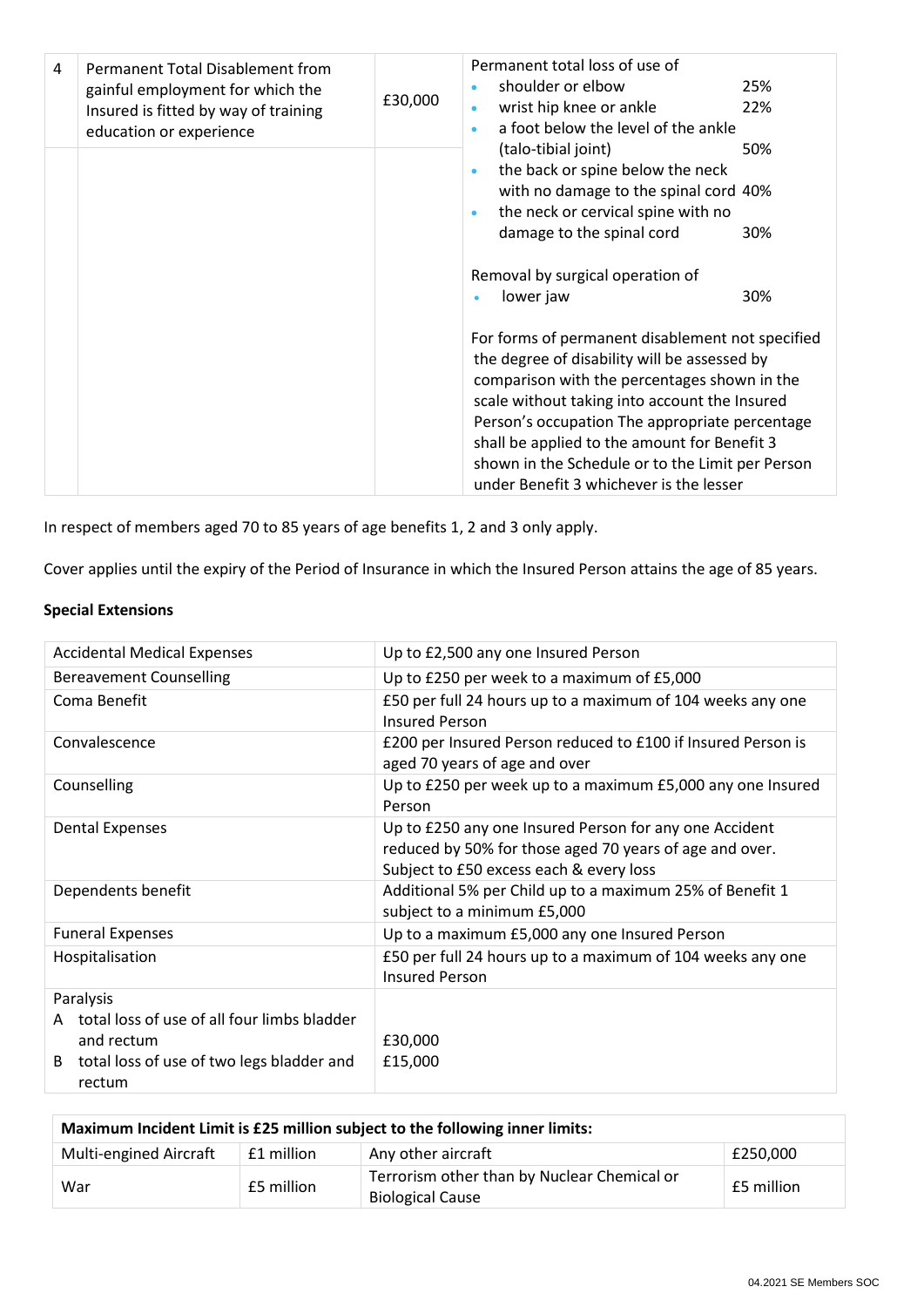### **Principal Exclusions**

- Flying (other than as a passenger),
- Committing or attempting to commit suicide
- Driving a motor vehicle while over the legal limit
- War or terrorism

Bodily Injury arising out of: **Bodily Injury as a result of or contributed to by:** Bodily Injury as a result of or contributed to by:

- Drugs unless taken on proper medical advice and is not for the treatment of drug addiction
- Undertaking the Insured Sport against medical advice
- Illness or disease
- Post-traumatic stress disorder or any psychological or psychiatric condition
- Repetitive stress (strain) injury or syndrome or any other injury which develops over a period of time

### **LEGAL EXPENSES INSURANCE**

| <b>Policy Number</b> | TT8/3720449                                                                  |
|----------------------|------------------------------------------------------------------------------|
| <b>Insurer</b>       | DAS Legal Expenses Insurance Company Ltd                                     |
| <b>Insured</b>       | The appointed officials on behalf of the affiliated Clubs of the Association |

### **Operative Covers**

| <b>Employment Disputes and Compensation Awards</b> | Counselling                       |
|----------------------------------------------------|-----------------------------------|
| Legal Defence including Motor Defence              | <b>Tax Advice</b>                 |
| <b>Property Protection</b>                         | <b>DASBusinesslaw</b>             |
| <b>Commercial Legal Advice</b>                     | <b>Business Legal Services</b>    |
| <b>Tax Protection</b>                              | <b>Business Legal Healthcheck</b> |
| <b>Redundancy Approval</b>                         | Personal Injury                   |

Cover includes fees and expenses of solicitors, barristers and expert witnesses, together with court costs and opponents' costs if they are awarded against a Club in a civil case

### **Limit of**

**Indemnity** £250,000 (Employment Disputes Compensation Awards aggregate limit £2,500,000 any one period)

**Extension** The Policy also includes a 24 hour Legal Advice helpline which provides free confidential advice on any matters affecting the Club.

### **Main exceptions**

- 1. Fine or other penalties, debt recovery, contract disputes or **any Club with excess of £50,000 wageroll (unless notified to and accepted by the insurer).**
- 2. Incidents not referred to DAS before action. It is important to involve DAS as soon as you are aware a dispute may occur
- 3. If you require cover for Contract Disputes e.g. if you have coaches or teachers appointed under a contract for services, a separate legal expenses policy will be required please contacts Howden for a Quotation

### **Access to On-Line DAS Business Law**

Businesslaw is the legal information and document preparation website for businesses. You will find expert advice and Valuable document building tools to help you run your company and resolve tricky legal issues.

Visit **[www.dasbusinesslaw.co.uk](http://www.dasbusinesslaw.co.uk/)**.

There is no specific password to enter for users to access the service. The registration form can simply be completed with the following minimum information requirements:

| <b>Name</b><br>e-mail address of intended user<br>Username:<br>Work address<br>Password:<br>swimming<br>Telephone Number<br>Voucher Code: DAS472301<br>Email Address |  |
|----------------------------------------------------------------------------------------------------------------------------------------------------------------------|--|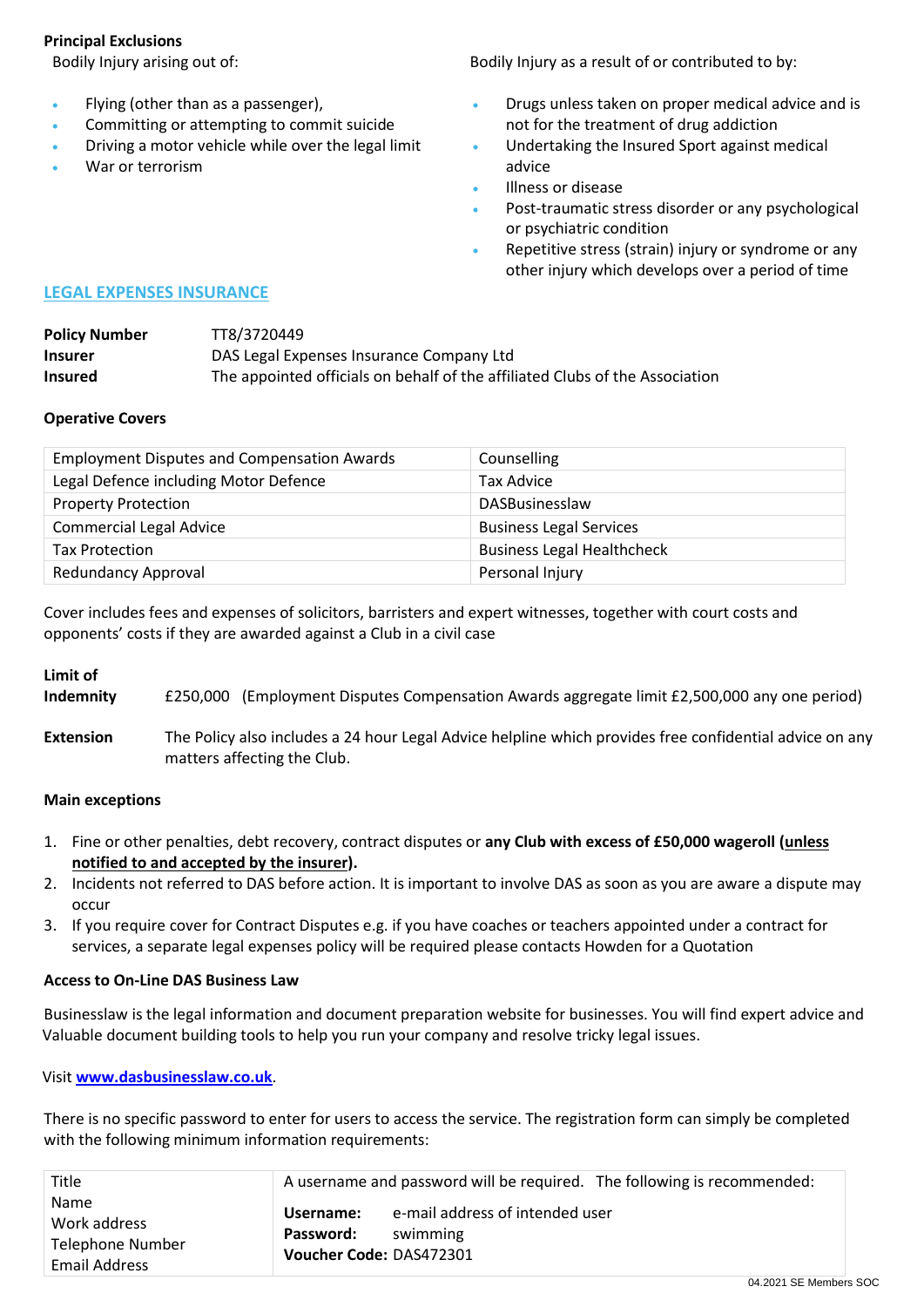When this process is complete an email will be sent to the inbox of the inserted email address. The email will contain details of how to register including a record of their username and password.

| <b>Legal Advice Helpline:</b>       |               | Please quote policy number<br>TT8/3720449 |
|-------------------------------------|---------------|-------------------------------------------|
| <b>Tax Advice Helpline:</b>         | 0330 100 7901 |                                           |
| <b>Redundancy Approval Service:</b> |               |                                           |
| <b>Claims Reporting:</b>            |               |                                           |
| <b>Counselling Helpline:</b>        | 0344 893 9012 |                                           |

### **In the event of a claim:**

You must report every claim and any incident that is likely to give rise to a claim in the future at the time you are made aware of it.

**Liability** - Liability Incident Notification Guidelines are attached to this document to assist you. Do not admit liability; do not make an offer or promise to pay.

**Legal Expenses** - Claims under the Legal Expenses Policy and for access to the Legal Helpline please contact DAS as detailed above.

**For all other claims** please contact Howden on 0121 698 8000 and complete the necessary report/claim form as soon as possible to avoid prejudicing your claim.

**This document is intended to be a summary of cover. Copies of the policy wordings are available on request. For any queries concerning the details above, please contact Howden on 0121 698 8000, who are the Insurance Brokers for Swim England.**

Additional information is also available via the Swim England Insurance Centr[e asa.howden-sites.co.uk](http://asa.howden-sites.co.uk/)